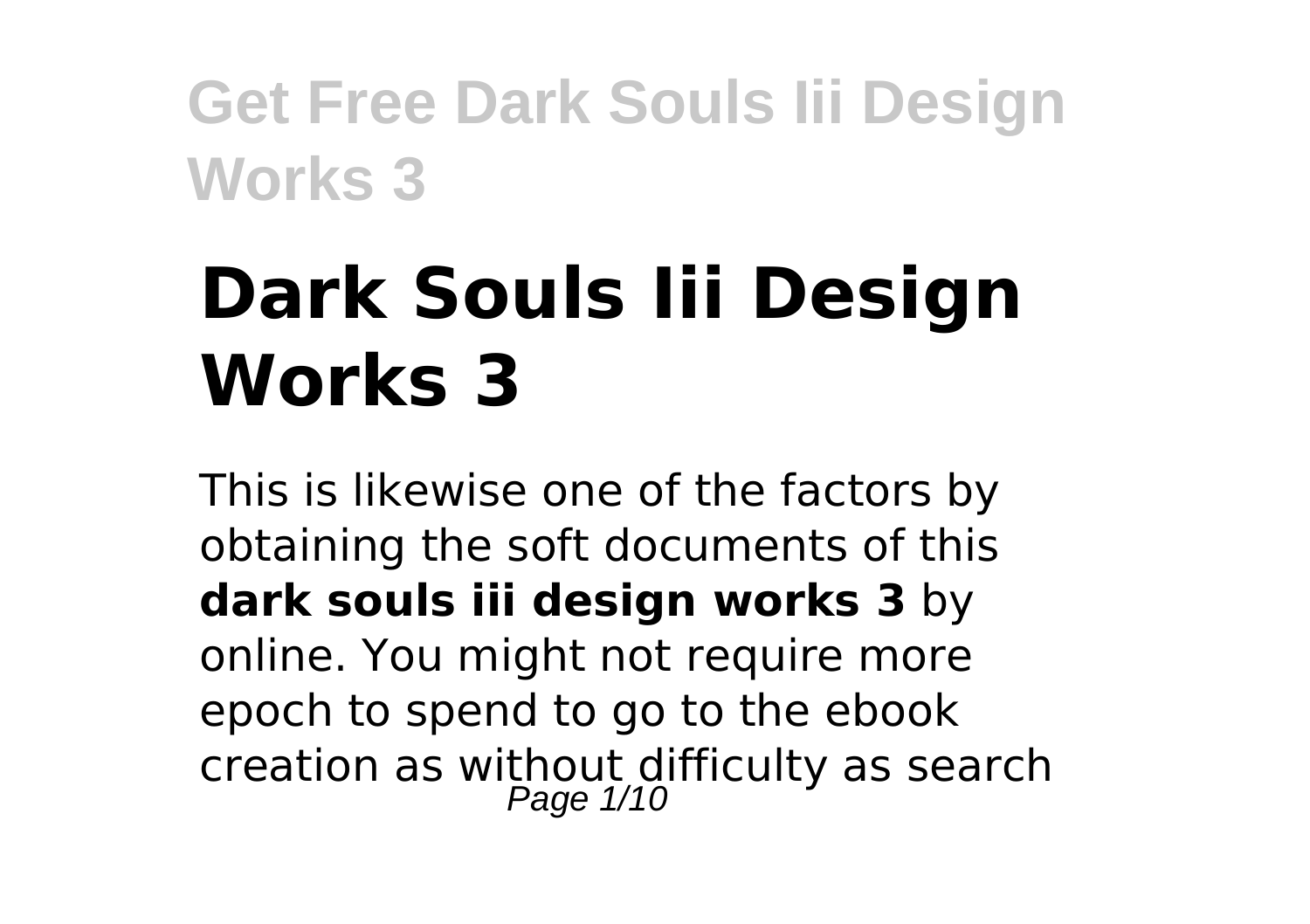for them. In some cases, you likewise reach not discover the revelation dark souls iii design works 3 that you are looking for. It will definitely squander the time.

However below, like you visit this web page, it will be consequently certainly easy to acquire as well as download lead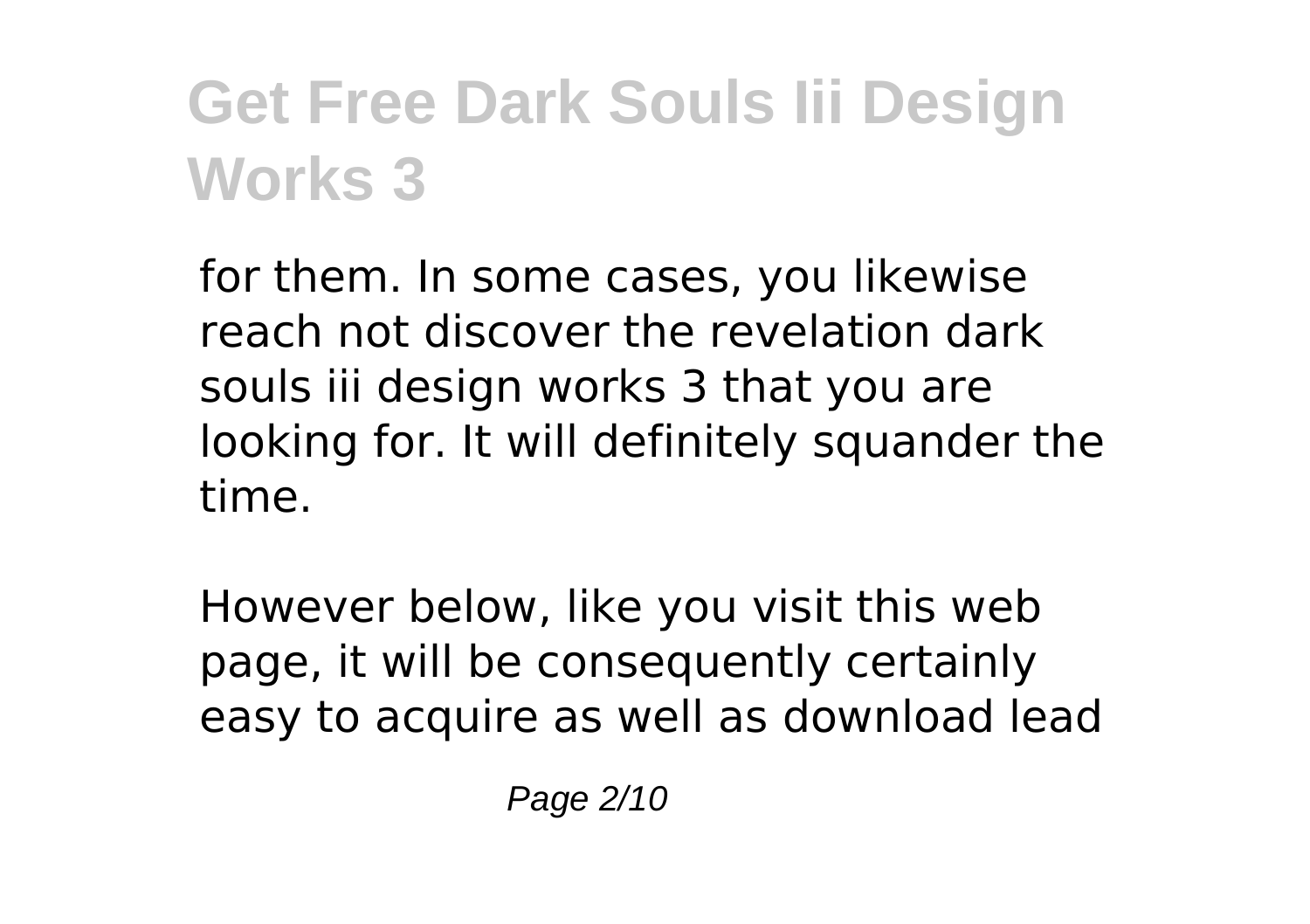dark souls iii design works 3

It will not put up with many grow old as we notify before. You can accomplish it even though con something else at house and even in your workplace. appropriately easy! So, are you question? Just exercise just what we have the funds for under as skillfully as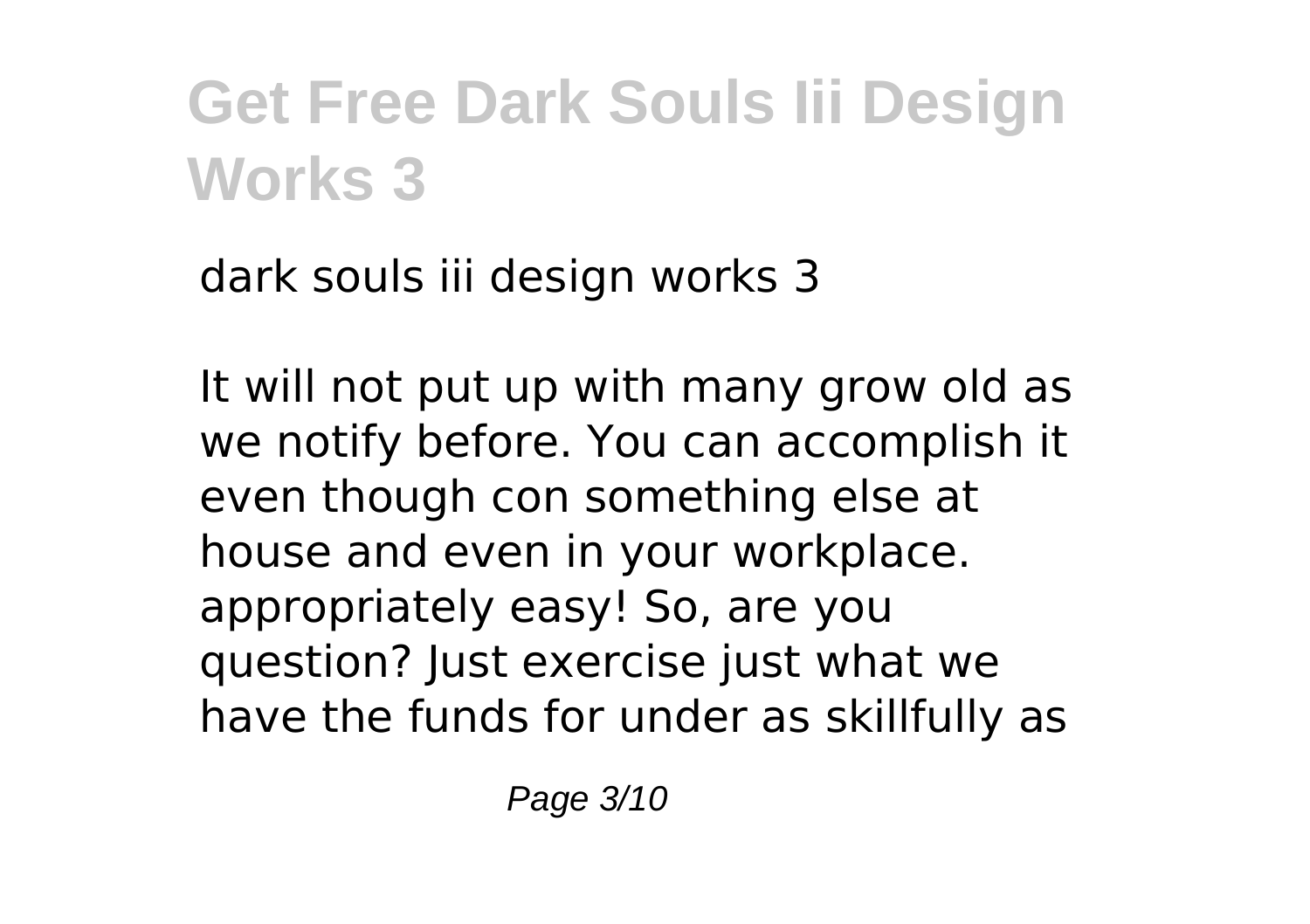evaluation **dark souls iii design works 3** what you later to read!

You can also browse Amazon's limitedtime free Kindle books to find out what books are free right now. You can sort this list by the average customer review rating as well as by the book's publication date. If you're an Amazon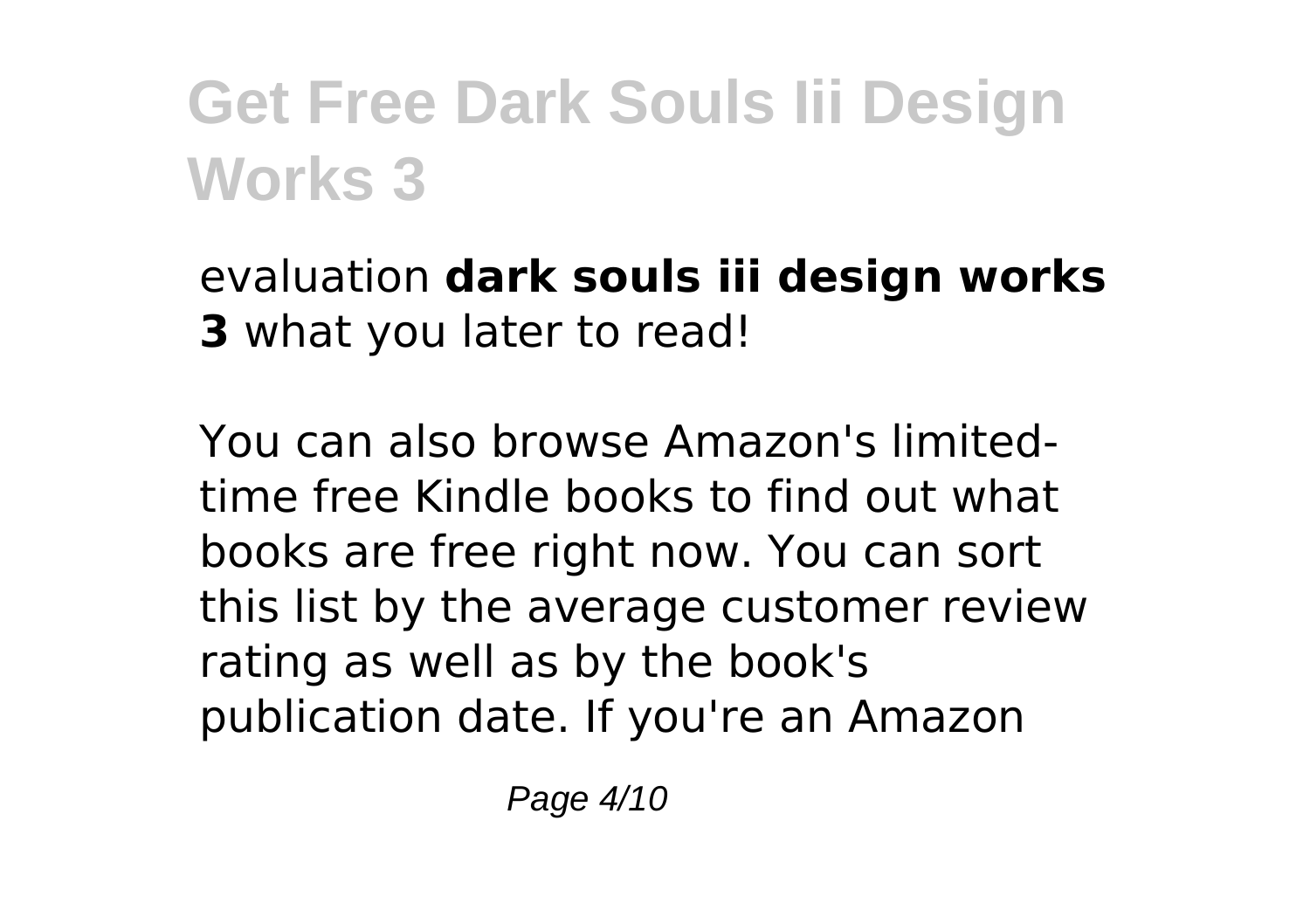Prime member, you can get a free Kindle eBook every month through the Amazon First Reads program.

#### **Dark Souls Iii Design Works**

Dark Souls III Forums. Dark Souls III Chatroom. Player IDs. Steam. Playstation Network ... so many weapons and only 2 or 3 of each category matters because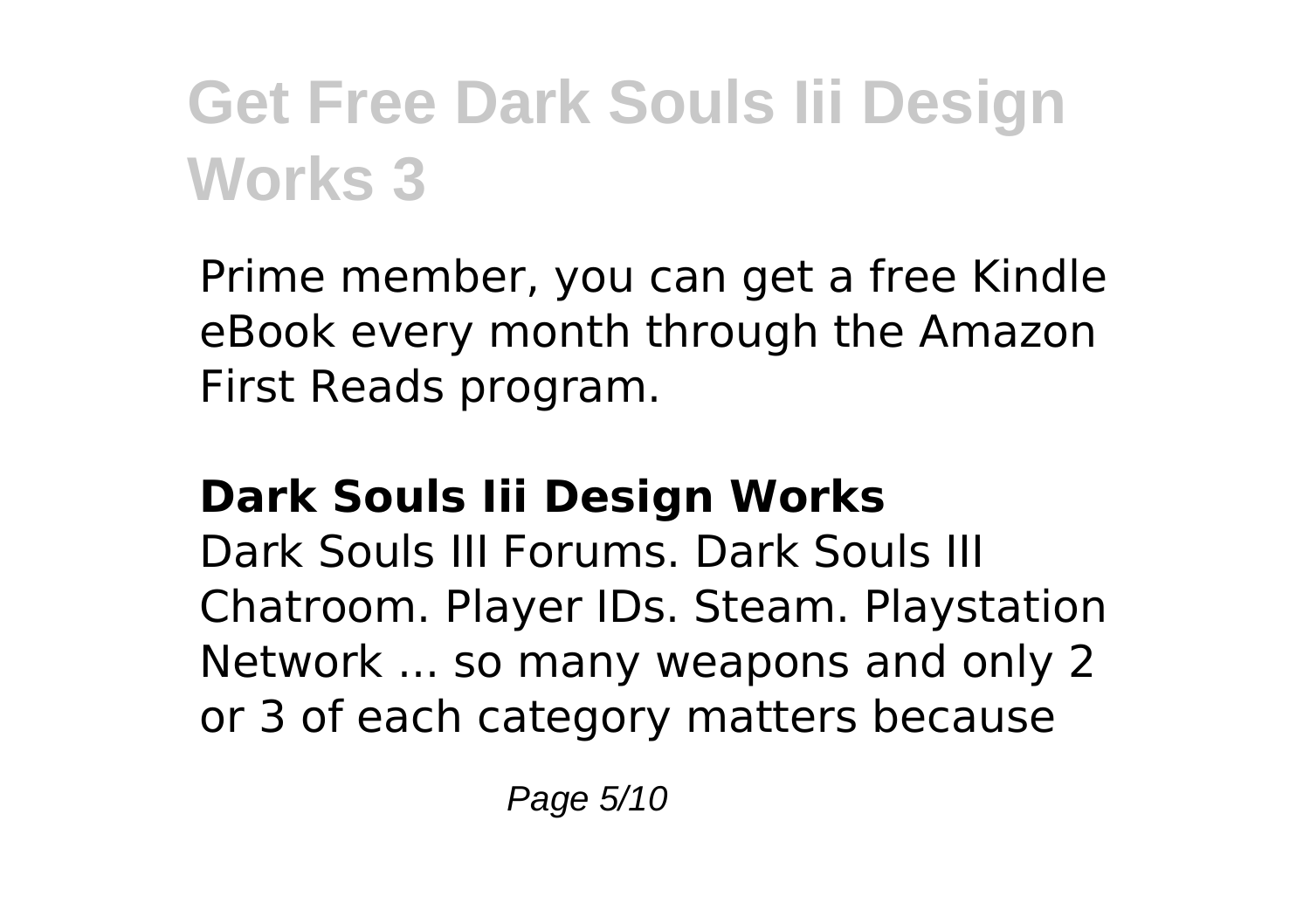of how bad infusions and scaling works (and straight swords being the dev favorite here.), shields are paper-made, armor is irrelevant, poise is dumbed down to who presses r1 first, magic is ...

#### **Dark Souls 3 Wiki**

Jailers are an Enemy in Dark Souls 3. Jailer Information. Holds a lantern, when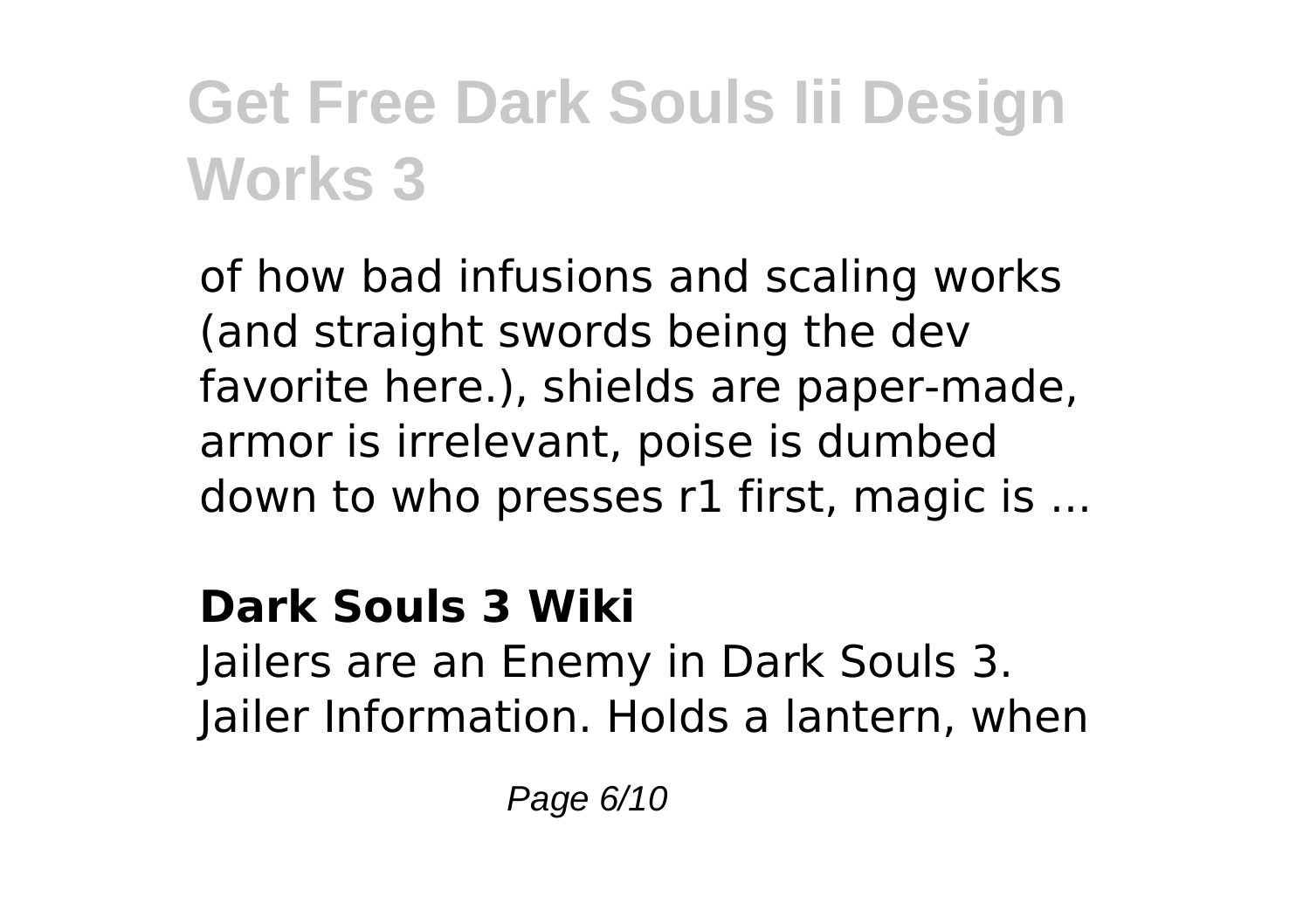lantern emits red light the player's max health slowly decreases while within line of sight. Max health remains lowered for a short time, lasting roughly 20 seconds.

### **Jailer | Dark Souls 3 Wiki**

Not to be confused with Pursuers. The Pursuer ( $\Box$ , Jubakusha) is an optional boss and later an enemy in Dark Souls II.

Page 7/10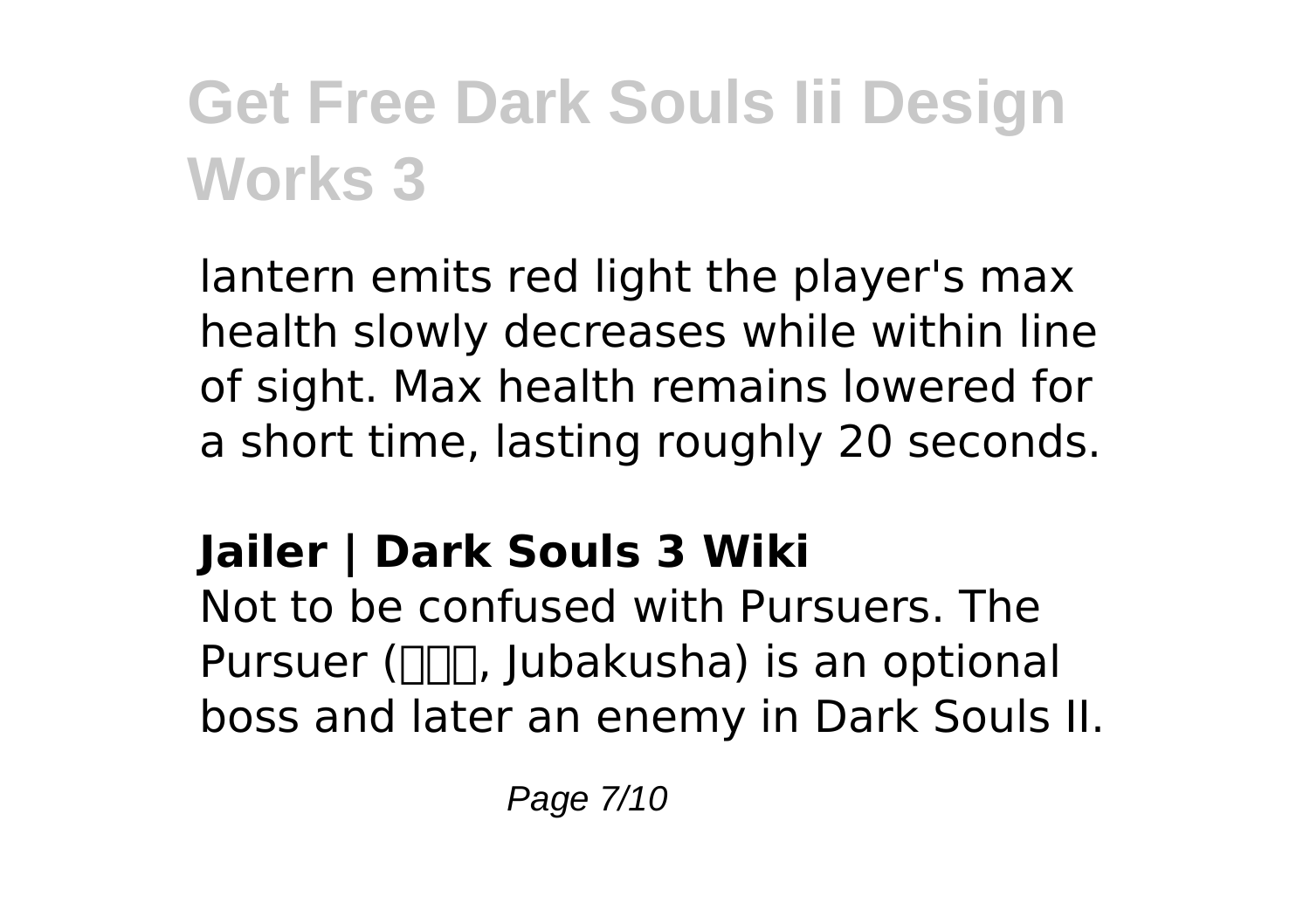The Pursuer is a mysterious figure who relentlessly hunts the Bearer of the Curse. The Pursuer tracks the Bearer to the Forest of Fallen Giants, The Lost Bastille, the Iron Keep and lastly Drangleic Castle. The Pursuer is a large hulking knight who hunts down those  $who$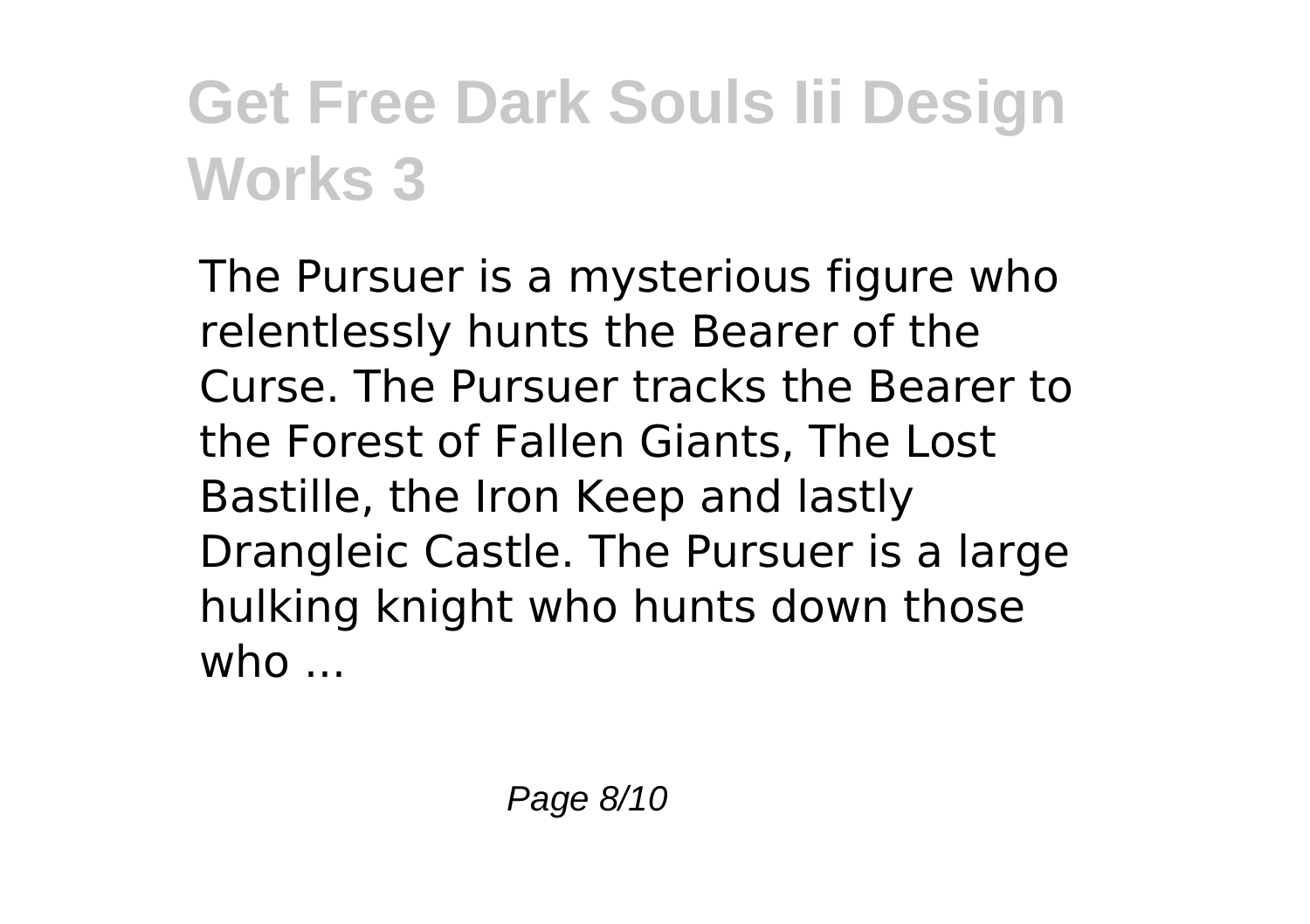#### **The Pursuer - Dark Souls Wiki**

Ceaseless Discharge, also known as the Molten Giant, is a boss in Dark Souls, located in the Demon Ruins. He is the only son of the Witch of Izalith, one of the four original Lords and creator of the Flame of Chaos. Ceaseless Discharge is found in the Demon Ruins. He stands on a field of lava below a rocky cliff,